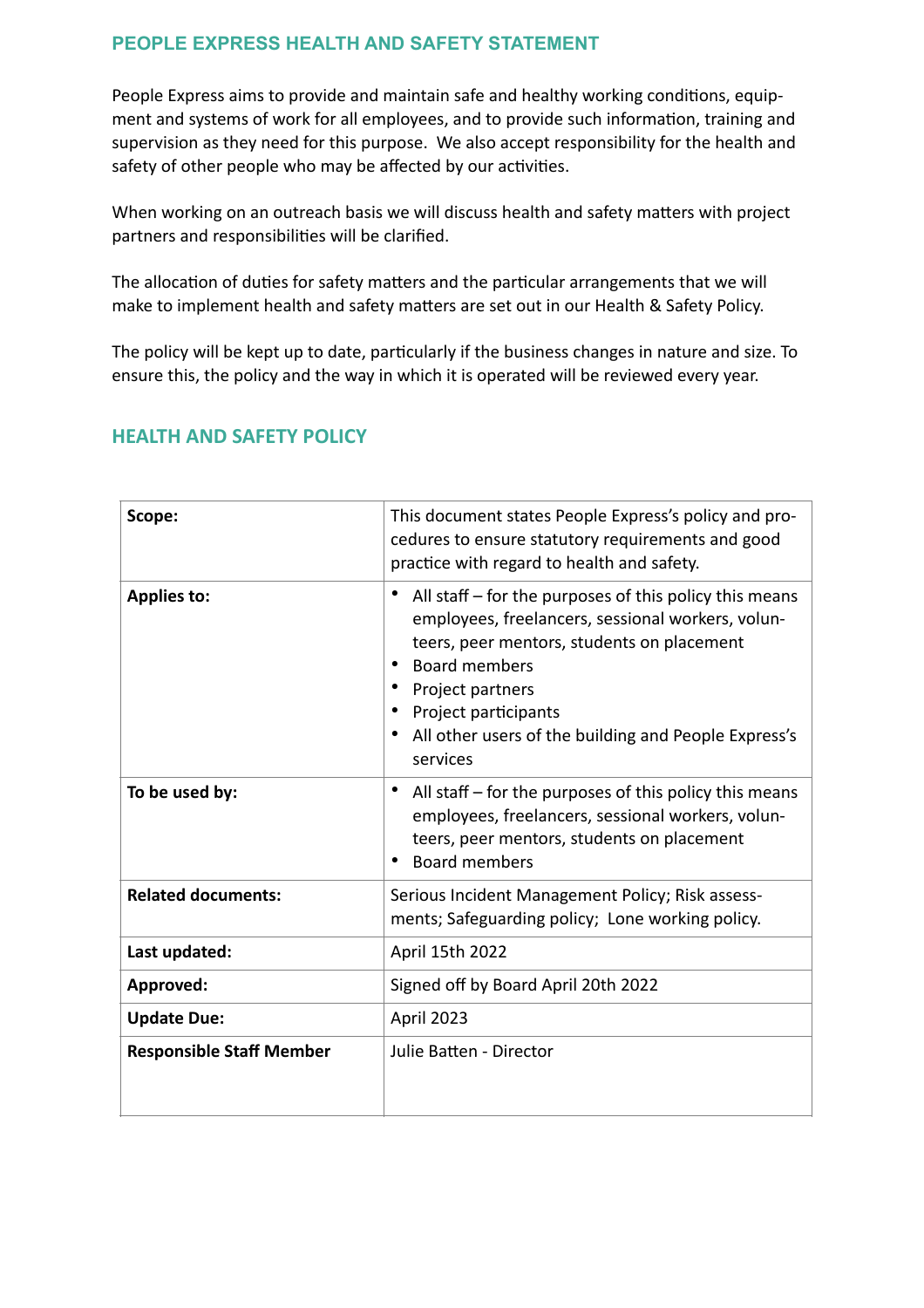# **Health and Safety Representatives**

The person responsible for health and safety matters at People Express is Julie Batten (Director). Any matters arising concerning health and safety should be referred to Julie Batten. The responsible board member is Kim Coe.

People Express aims to provide a healthy and safe working environment for employees, groups and individuals using the premises and when we run outreach workshops with partner organisations. In order to ensure that this is achieved, People Express requires the full co-operation of all employees to have a general duty of care to themselves, sessional staff, participants members of the public or other visitors to People Express's premises, and when running workshops in the community. The People Express Health and Safety Statement and Policy will be covered in induction and should be read in conjunction with other policies and guidance as identified above.

People Express will pay particular regard to:

- 1. Providing information and instruction to enable all employees and sessional staff to contribute to their health and safety at work and to ensure the health and safety of groups and individuals using/hiring People Express' premises.
- 2. Keeping the workplace in a safe and clean condition, via regular cleaning, maintenance and repair, and through staff looking for and removing hazards which may cause risk of accident to employees and users of the building.
- 3. Maintaining all equipment, and in particular electrical equipment in a safe condition.
- 4. Ensuring that fire exits are clearly marked, unlocked and free from obstruction at all time, and ensuring the regular maintenance and testing of firefighting equipment.
- 5. When working away from the office, to ensure the health and safety of project participants, through adequate supervision and correct and safe use of equipment and materials, *and suitable risk assessments in place.*
- 6. Working to other organisations' health and safety guidelines when running projects at their premises and ensuring that health and safety and risk assessments for the activities provided are adequately supervised.

## **Fire Procedures at the People Express Building**

Procedures are on the downstairs and upstairs fire doors and are in the Serious Incident Management Policy. It is the responsibility of all workers to be familiar with this. Fire extinguishers are located at relevant points around the building.

Fire extinguishers will be maintained by Esfac fire inspected and maintenance carried out on an annual basis. Julie Goodwin is the named responsible person for ensuring visual checks are carried out monthly and any necessary action taken.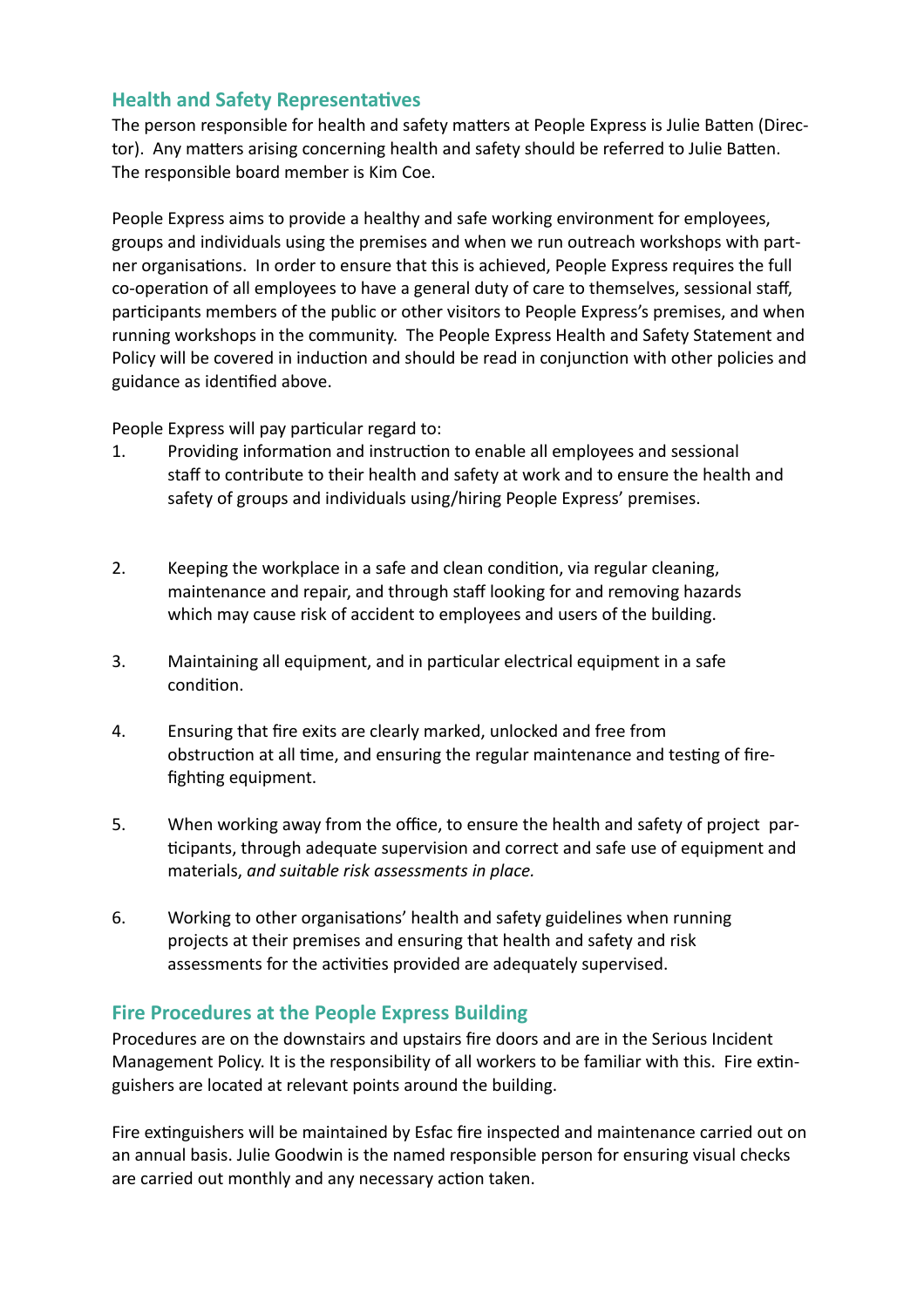The fire alarm will be maintained by a qualified engineer on a yearly basis as will the emergency lighting. Julie Goodwin is the named responsible person for testing the fire alarm on a weekly basis.

Annual staff update: January

There will be a 'walk-round' for all staff, *contractors, trustees, a*nnually. This will involve a refresher on: location of fire extinguisher, location of first aid supplies, location of emergency exits, procedures in case of need to vacate the premises in an emergency situation. Fire Drill: *Regular* without notice.

## **Accidents**

All accidents, however minor, should be reported to Julie Batten and recorded in the Accident Books: located downstairs in the main office with the first aid kit. Accident sheets will be passed to Julie Batten to be assessed for any action that needs to be taken. They will be stored in a locked cupboard.

People Express' Board will be informed of all accidents. If an accident results in a claim the Insurer will be notified within 1 day and the claim dealt with within 30 days where possible.

### **Incidents**

*Any incidents will be recorded and taken into consideration if actions are required.*

## **First Aid**

*The required percentage of staff hold a suitable qualification to deliver first aid.* The first aid box is located on *both levels of the building to meet the requirements of People Express, if delivering out of office activities suitable first aid equipment will be available*. If any first aid items are used, please ensure that:

- All information is filled out in the Accident Book.
- *If required incident record*
- *Safeguarding record*

## **Substances Hazardous to Health**

People Express might have substances which may be hazardous to health. All these substances will be COSHH (*control of substances hazardous to health)* assessed to see if the use of these substances is really necessary (particularly when working with groups on projects away from the premises) and if so we will follow precautions given by manufacturers. *No decanting of products is carried out to ensure incorrect use of substances hazard to health*. *A suitable information sheet will be kept with the products.*

#### **Risk Assessment**

*A suitable risk assessment will be produced for any activity carried out off the main premises, or differing to any main activities. Any activity, incident, or risk should be reported, and recorded.*

Risk assessments for the People Express building are carried out on a monthly along with the fire safety assessment carried out by Julie Goodwin. Any action from assessment will be reviewed and acted upon by the Health and Safety representative.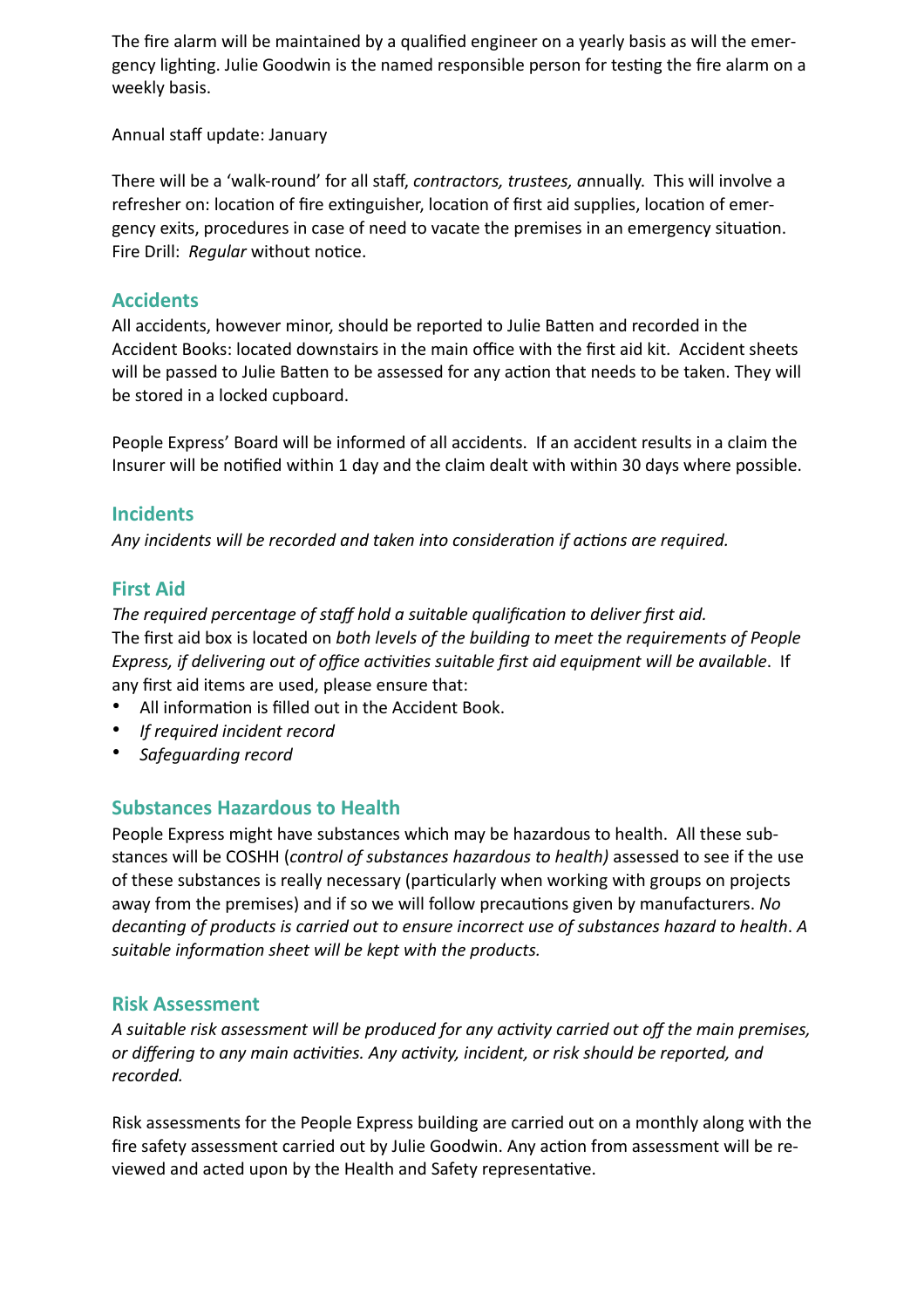# **Equipment**

All portable electrical equipment will be Portable Appliance Tested by a qualified and an appropriate register will be kept.

# **Training Records**

All relevant qualifications and training records will be kept on file by Julie Batten. These will be monitored and updated when necessary.

# **Work-related stress**

Risk assessments include the consideration and identification of causes of stress.

The following are taken into account for each person's job:

- Demands workload and the work environment.
- Support the encouragement and resources provided by People Express, line management and colleagues.
- Relationships promoting positive working to avoid conflict and dealing with unacceptable behaviour.
- Role whether people understand their role within the organisation.
- Change how organisational change is managed and communicated by People Express.

Line managers have the following responsibilities with regard to minimising stress to staff and providing support if it should occur:

- Ensuring staff do not work excessively long hours and that allocated rest breaks and holidays are taken as appropriate.
- Monitoring workloads to ensure that staff are not overloaded.
- Giving the opportunity to discuss work-related stress in regular supervision sessions and annual appraisals.

Where work-related stress is identified rearranging work allocation, introducing flexible working patterns and providing work-related training/mentoring are considered and agreed as appropriate.

People Express does not tolerate bullying or harassment. A disciplinary process is set out should bullying or harassment occur.

# **Duties and responsibilities**

#### **Board of Trustees:**

• Ensure that the charity fulfils its legal obligations and that the policy is positively implemented.

#### **Director responsible for Health and Safety:**

- Ensure all employees are suitably trained to carry out their duties safely.
- Ensure that any hazards and health risks are identified and dealt with as soon as possible.
- Ensure all new employees are given training and receive all relevant information.
- Review training needs regularly.
- Identify any specialised training due to new types of projects.
- Regularly monitor working conditions within the building affecting employees and visitors.
- Advise Board and staff on health and safety issues.
- Ensure all accidents are investigated and any operational changes necessary are introduced.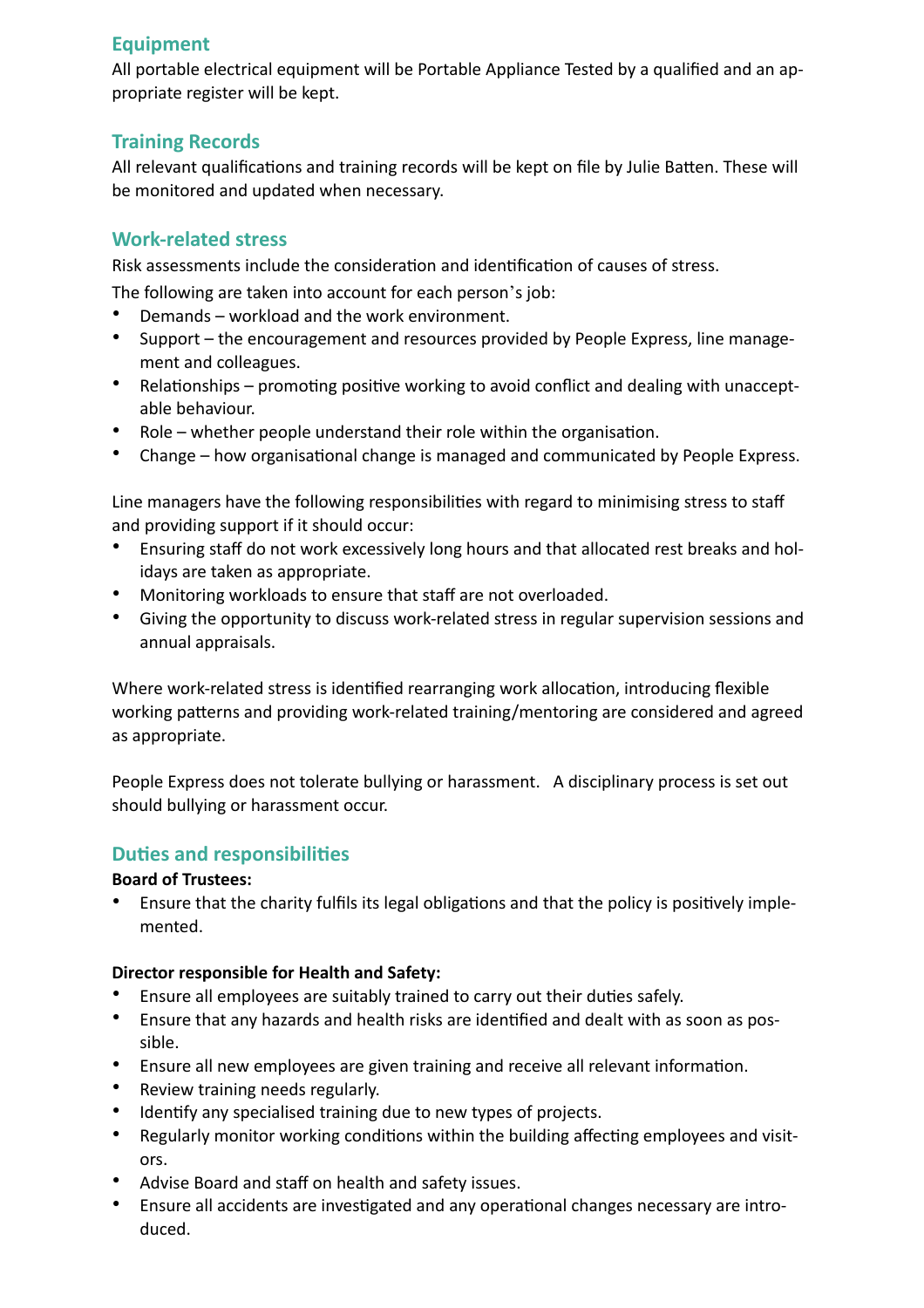#### **Staff – Project Manager, Arts Engagement co-ordinator and Finance and Admin Officer:**

• Ensure day-to-day implementation of the policy within their area of responsibility

#### **Project workers and freelance artists:**

- To be fully aware of People Express' Health and Safety Policy and ensure *that it is* implemented.
- Ensure all project participants are aware of relevant health and safety issues, *if required briefed on specific dangers.*
- Report back to project Manager or arts engagement officer any health and safety issues that arise, *and ensure a written record is maintained.*

*Appendix 1*

Attached example of completed Risk Assessment 2022/23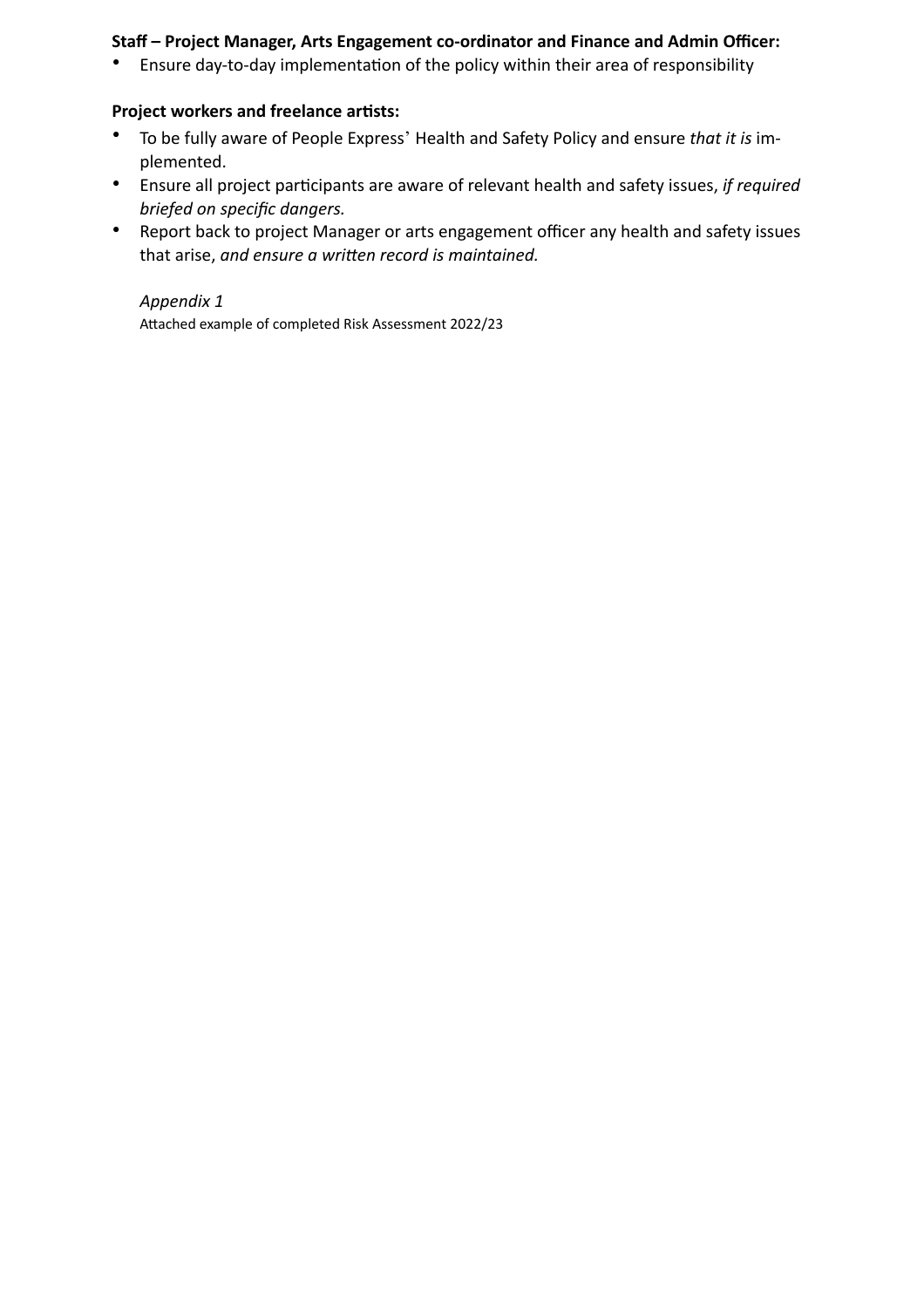DATE COMPLETED: Monday 16th May 2022

This is a general risk assessment for the showing of the film and other general hazards. Please also see



an artform specific risk assessment created by the silk painting artist also.

Specific Hazards to Watch Out For /Consider

- Electrical Equipment
- No Smoking/drinking signage
- Trailing Cables Heavy duty rubber strips should be used
- Compressor used
- Portable First Aid Kits
- Instructions made clear for participants/artists
- Washing facilities/toilets/sinks
- Young Children not left unattended
- Tape down any rugs (used for seating, dance or working on)
- Take a portable fire extinguisher
- Use and provide proper overalls/masks/gloves
- Think about potential allergies when using materials such as feathers or hay to sit on
- Use circuit breakers at all times
- Beads, small objects/choking hazards for little ones
- Think about scissors/sharp rug hooks, needles and pins hazardous
- Support of large heavy items such as display boards, rug frames
- Correct seating type for participants
- Protecting floors of glue
- Brush for afterwards
- Use non slip mats for dancing

NAME: Kalila Storey (Programmes Manager)

ACTIVITY DETAILS: Liberation Day- Drop in silk painting and showing a film on Maurice Lea Memorial Park.

DATE(S) AND PLACE(S) OF ACTIVITY: Wednesday 18th May 2022

DATE COMPLETED: Monday 16th May 2022